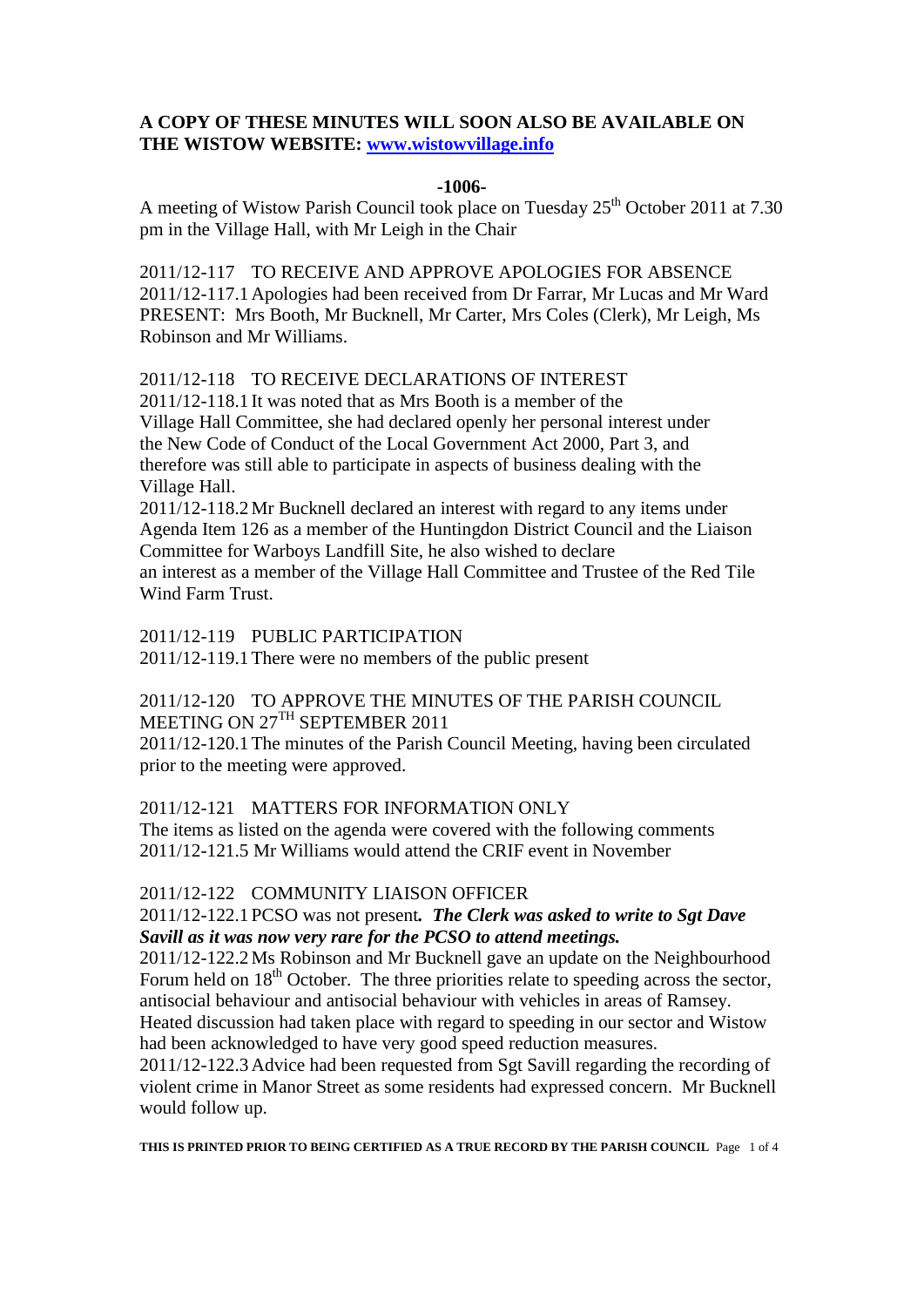#### -1007-

### 2011/12-123 RECEIVE REPORTS FROM COUNTY AND DISTRICT **COUNCILLORS**

2011/12-123.1 Mr Bucknell being the only County or District Councillor present reported that CCTV funding was to be discussed on 1<sup>st</sup> November. The Police had declined to fund it and offers of financial support were being sought. He reported that Halloween was being controlled by staging events.

2011/12-124 FINANCE

a) to approve the financial statement

2011/12-124.1As this had been circulated to Councillors present

prior to the meeting, and there were no further comments, it was unanimously confirmed as a true record.

b) to approve payments of outstanding amounts

2011/12-83.2 The payments listed were formally approved and the cheques duly signed,

| Mrs P Coles October Salary and expenses    | £200.16 |
|--------------------------------------------|---------|
| Cambridge Water cemetery standpipe         | £ 17.76 |
| <b>Balfour Beatty streetlight contract</b> | £409.01 |
| HDC Playground rent                        | £100.00 |

Advance notice of our energy bill of £351 for streetlighting from CCC had been received for approval prior to invoicing. This was agreed.

c) to review cash flow and resolve anticipated issues – nothing to report

d) to review Wistow in Bloom donation, it was agreed to review if a further request for funds is received.

### 2011/12-125 CORRESPONDENCE

2011/12-125.1No further actions regarding food banks

2011/12-125.2The previous decision not to move the salt bin stands.

2011/12-125.3 No contribution to CCTV funding will be made.

2011/12.125.4 *Either Mrs Both or Ms Robinson will attend the HCV strategy meeting.*

2011/12-125.5*The Clerk will contact Anglia Water regarding the issues on Kingston Way.*

2011/12-126 TO CONSIDER ANY PLANNING APPLICATIONS RECEIVED 2011/12-126.1Cambs County Council under the Town and Country Planning Act 1990 Variation of Condiiton 1 of planning Permission H/05009/08/CW to extend date until which clay overburden may be stored from 31/12/11 to 31/12/16, Warboys Landfill Site, Station Road, Warboys. Mr Bucknell reported that this had been approved.

**THIS IS PRINTED PRIOR TO BEING CERTIFIED AS A TRUE RECORD BY THE PARISH COUNCIL** Page 2 of 4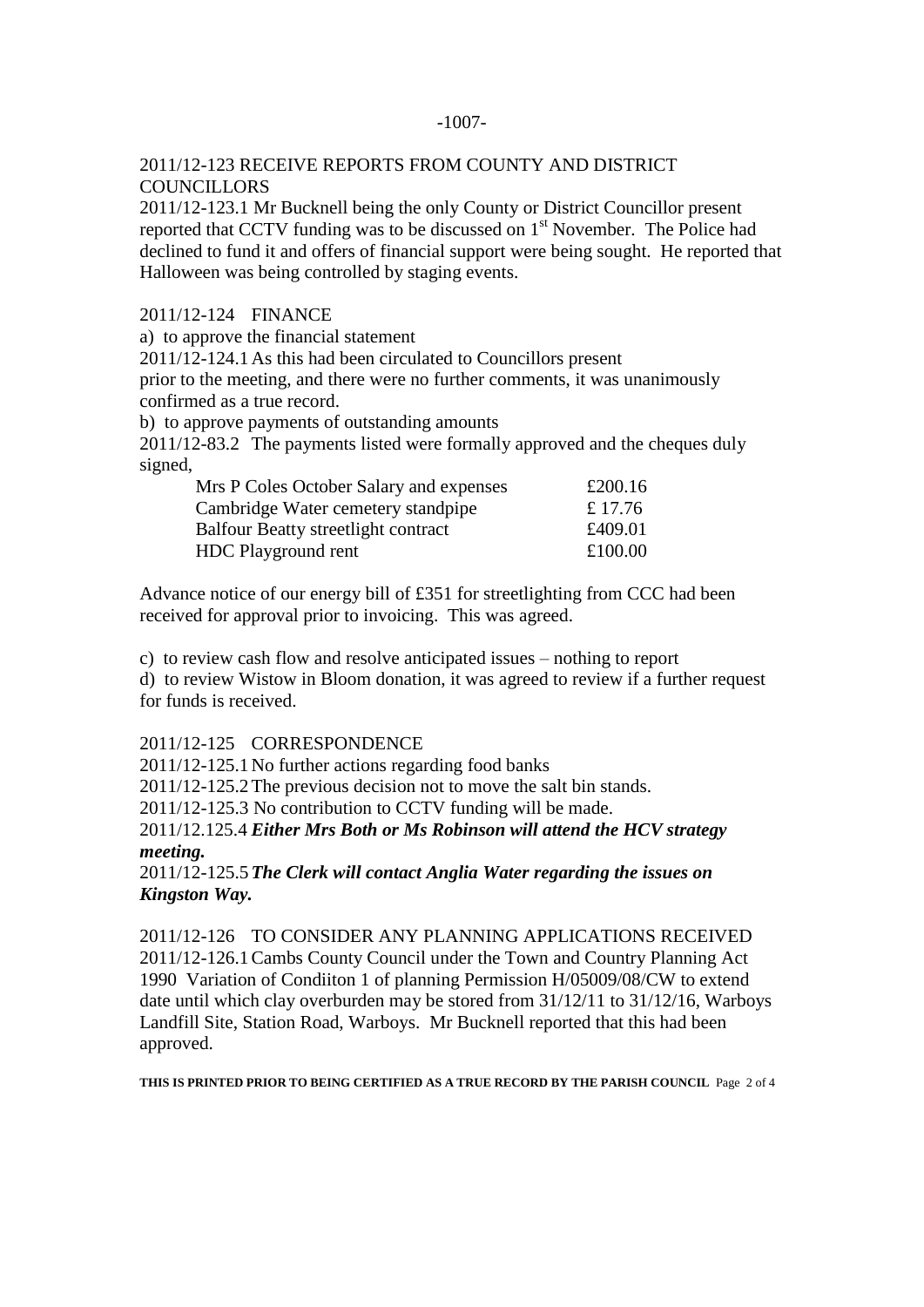#### -1008-

2011/12-127 QUEEN ELIZABETH II DIAMOND JUBILEE CELEBRATIONS 2011/12-127.1The new 99 year lease is signed and will be returned with the cheque for £100

2011/12-127.2 A response from the PCC was awaited with regard to the Jubilee Beacon

2011/12-127.3 Mr Williams would coordinate the celebration in the playground with the help of Mr Leigh and Mr Bucknell who was asked to approach Tesco for some funding. Mr Leigh would contact Oneleisure regarding the bouncy castle. It was proposed that this would take place on Saturday,  $2<sup>nd</sup>$  June 2012. This item would be removed from the agenda until nearer the time.

2011/12-128 PRECEPT FOR 2012/13

2011/12-128.1 It was agreed that village running costs were known and the basis of the budget could be carried forward from the work carried out last year. It was therefore agreed to discuss and set the precept based on those facts at £10,000 which is the same figure as last year. *The Clerk would submit the request*.

2011/12-129 RESULT OF PLAYGROUND INSPECTION OCTOBER 2011 2011/12-129-1Although the inspection had been carried out the report had not been received. This item will be carried forward.

2011/12-130 CPALC AGM, SATURDAY 3<sup>RD</sup> DECEMBER 2011 2-11/12-130.1 Mr Carter offered to attend the AGM with the Clerk as reserve.

### 2011/12-131 PARISH PLAN ACTION PLAN WORKING PARITES FEEDBACK AND UPDATES

a) Traffic and road issues – Mr Bucknell/Mr Carter/Ms Robinson.

Hawthorn hedges at Wistow Toll, Highways taking another look

Sand/bricks on green on Manor Street, bricks have gone but grass has died, leave till Spring to recover.

b) Litter – Ms Robinson/Mrs Booth – a flytipping issue has been resolved and HDC are following up an address found in the rubbish.

c) Countryside – Mr Carter/Dr Farrar Nothing to report

d) Village Hall – Mrs Booth

The next meeting would be on  $17<sup>th</sup>$  November, Mrs Booth would mention the Jubilee party

e) Maintenance Issues – Clerk

Work to tidy up the playground was agreed and will be instructed, the Clerk has still to deliver the bin. Mr Carter will do the inspection at the weekend and Mrs Booth is on the rota for November. It was agreed that 50% of the invoice for the benches would be paid in advance, the remainder on satisfactory delivery. A cheque for £708.61 for Barkston Ltd was agreed and signed.

**THIS IS PRINTED PRIOR TO BEING CERTIFIED AS A TRUE RECORD BY THE PARISH COUNCIL** Page 3 of 4